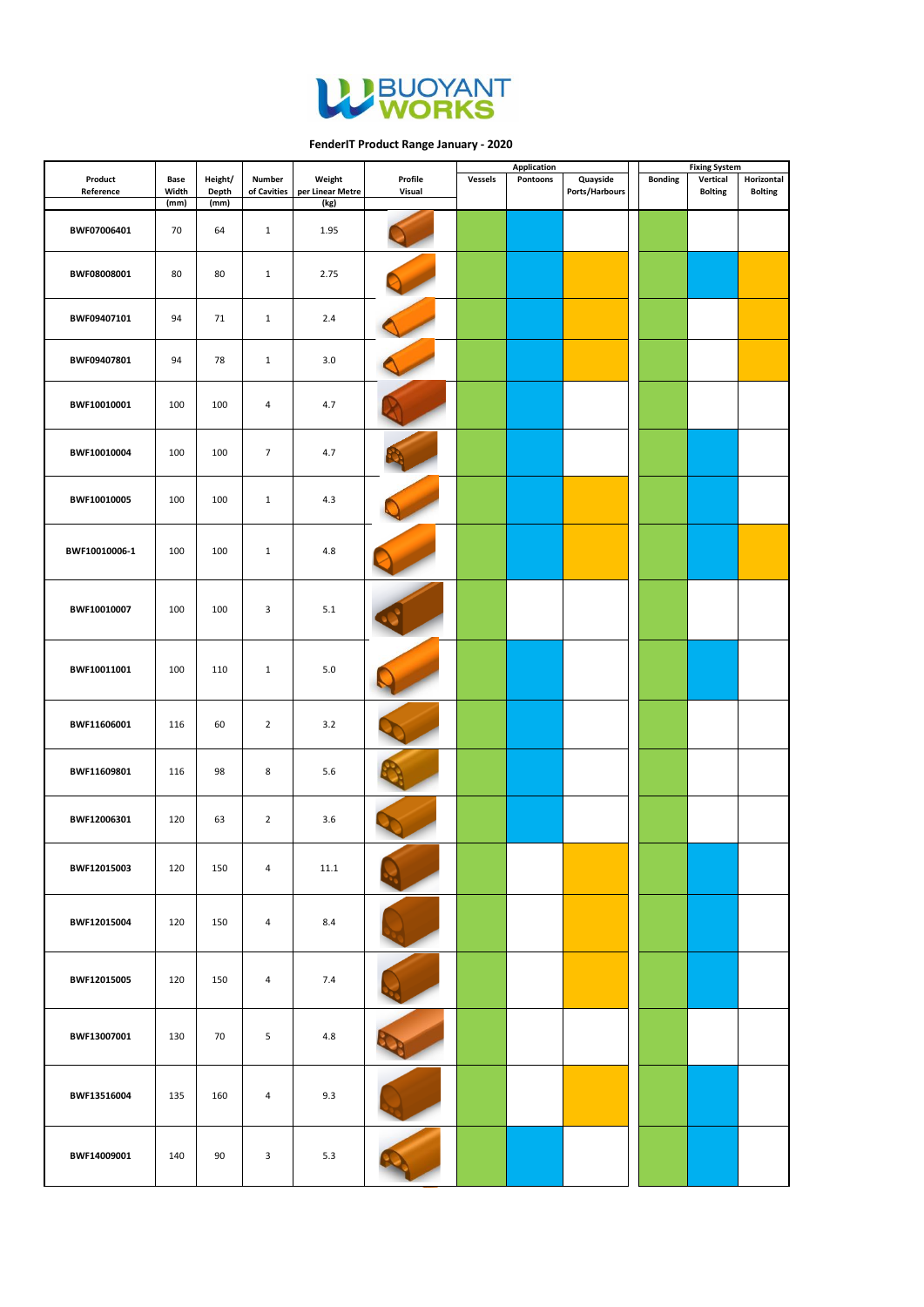| BWF14212301   | 142 | 123 | $7\overline{ }$ | 8.5         |  |  |  |  |
|---------------|-----|-----|-----------------|-------------|--|--|--|--|
| BWF14212302   | 142 | 123 | 8               | 8.6         |  |  |  |  |
| BWF15006004   | 150 | 60  | $\mathbf{3}$    | 4.7         |  |  |  |  |
| BWF15010004   | 150 | 95  | $7\overline{ }$ | $6.2$       |  |  |  |  |
| BWF15009501   | 150 | 95  | 5               | 6.5         |  |  |  |  |
| BWF15010001   | 150 | 100 | 6               | 7.7         |  |  |  |  |
| BWF15013004   | 150 | 130 | 6               | 8.5         |  |  |  |  |
| BWF15015005   | 150 | 150 | 4               | 13.6        |  |  |  |  |
| BWF15015006-1 | 150 | 150 | 3               | 10.7        |  |  |  |  |
| BWF15015006-2 | 150 | 150 | $\mathbf{1}$    | 11.8        |  |  |  |  |
| BWF15015006-3 | 150 | 150 | 3               | 8.5         |  |  |  |  |
| BWF15507501   | 155 | 75  | 3               | 5.7         |  |  |  |  |
| BWF15809601   | 158 | 96  | $\overline{7}$  | $6.4\,$     |  |  |  |  |
| BWF16015006   | 160 | 150 | 3               | 8.6         |  |  |  |  |
| BWF16015006-1 | 160 | 150 | 3               | 11          |  |  |  |  |
| BWF16015801   | 160 | 158 | $7\overline{ }$ | 9.7         |  |  |  |  |
| BWF16107001   | 161 | 70  | 3               | 4.4         |  |  |  |  |
| BWF16109601   | 161 | 96  | 3               | $4.6\,$     |  |  |  |  |
| BWF16113001   | 161 | 130 | 4               | $\,$ 6 $\,$ |  |  |  |  |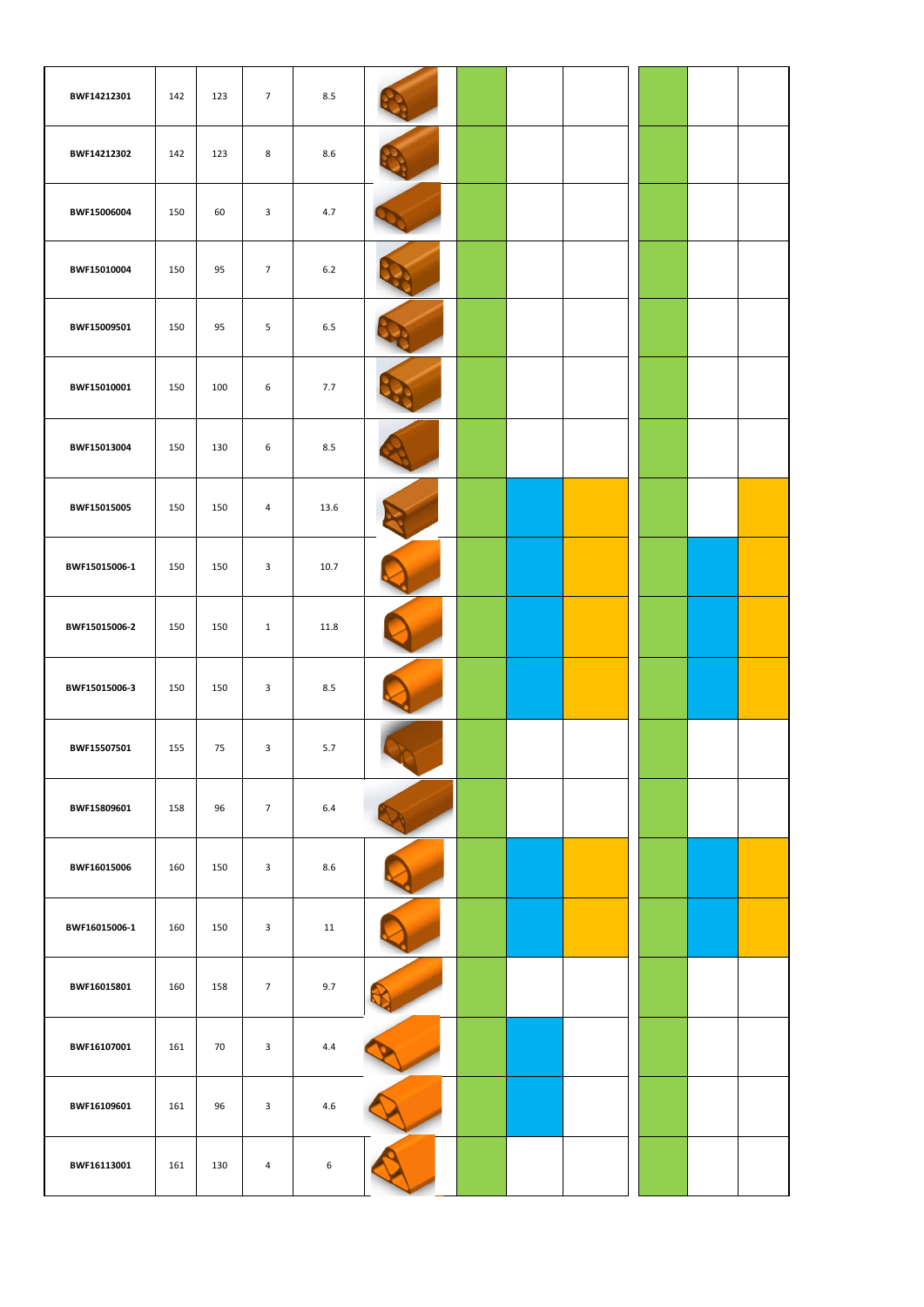| BWF18014203         | 180 | 142 | 6                       | 10.6 |  |  |  |  |
|---------------------|-----|-----|-------------------------|------|--|--|--|--|
| BWF18017001         | 180 | 170 | 3                       | 10.5 |  |  |  |  |
| BWF19008201         | 190 | 82  | 3                       | 5.6  |  |  |  |  |
| BWF20008001         | 200 | 80  | 5                       | 7.4  |  |  |  |  |
| BWF20011501         | 200 | 115 | 4                       | 5    |  |  |  |  |
| BWF20013301         | 200 | 133 | 5                       | 10.3 |  |  |  |  |
| BWF20013701         | 200 | 137 | 3                       | 10.2 |  |  |  |  |
| BWF20017001         | 200 | 170 | 11                      | 15.7 |  |  |  |  |
| BWF20020001 BRACKET | 200 | 200 | 11                      | 18   |  |  |  |  |
| BWF20020002         | 200 | 200 | 4                       | 16.9 |  |  |  |  |
| BWF20020004         | 200 | 200 | 5                       | 18.5 |  |  |  |  |
| BWF20020006-1       | 200 | 200 | $\mathbf{3}$            | 19.5 |  |  |  |  |
| BWF20020006-2       | 200 | 200 | $\overline{\mathbf{3}}$ | 22   |  |  |  |  |
| BWF20020006-3       | 200 | 200 | $\mathbf{3}$            | 16.8 |  |  |  |  |
| BWF20020007-2       | 200 | 200 | $\mathbf{1}$            | 22   |  |  |  |  |
| BWF21210101         | 212 | 101 | 5                       | 8.2  |  |  |  |  |
| BWF22025001         | 220 | 250 | 4                       | 24.6 |  |  |  |  |
| BWF22025003         | 220 | 250 | 5                       | 35.3 |  |  |  |  |